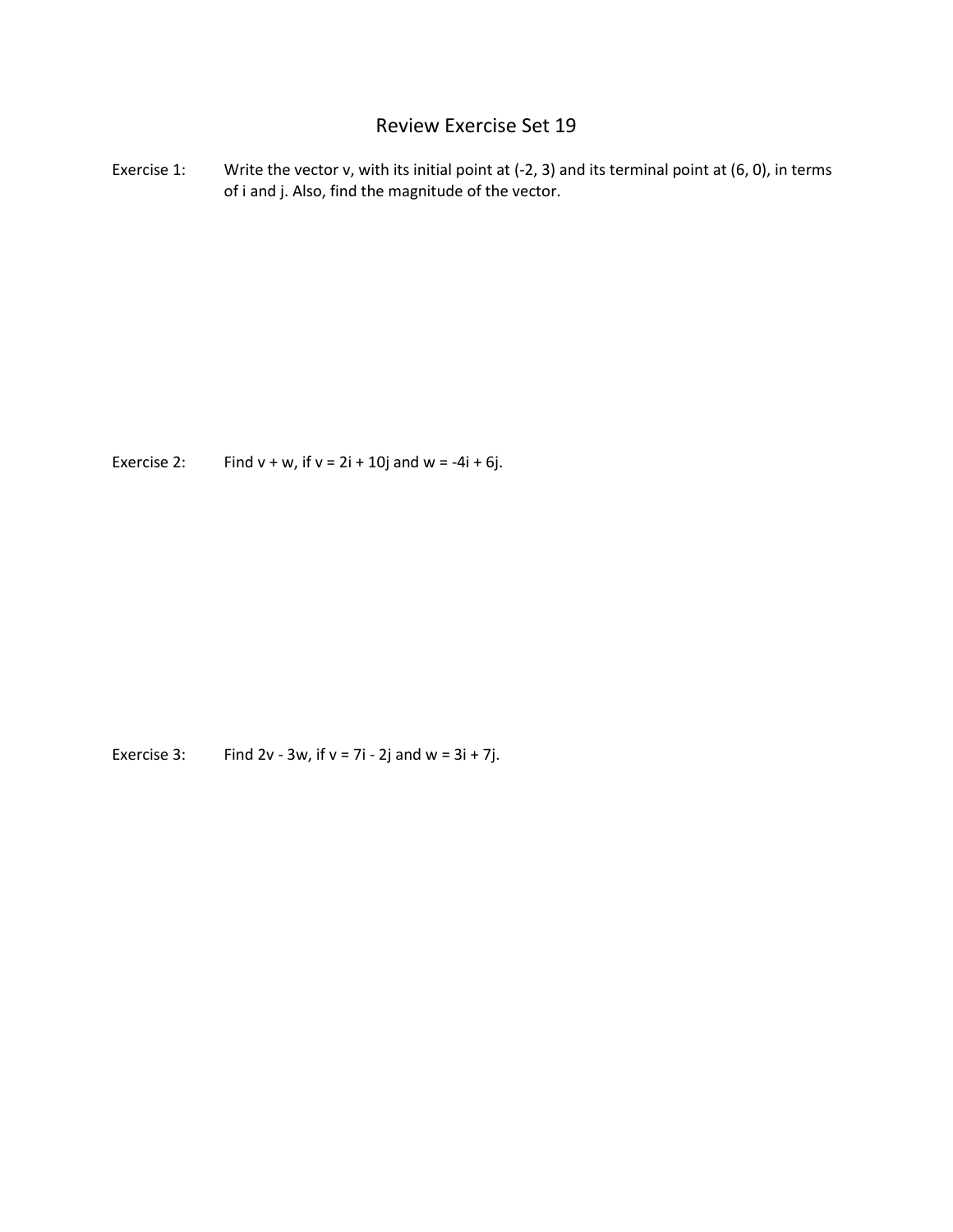Exercise 4: Find the unit vector that has the same direction as  $v = 6i - 11j$ .

Exercise 5: A ship is traveling at 18 knots on a bearing of N15E. There is a strong water current flowing at 7 knots from the northwest on a bearing of S80E. What is the actual course and speed of the ship?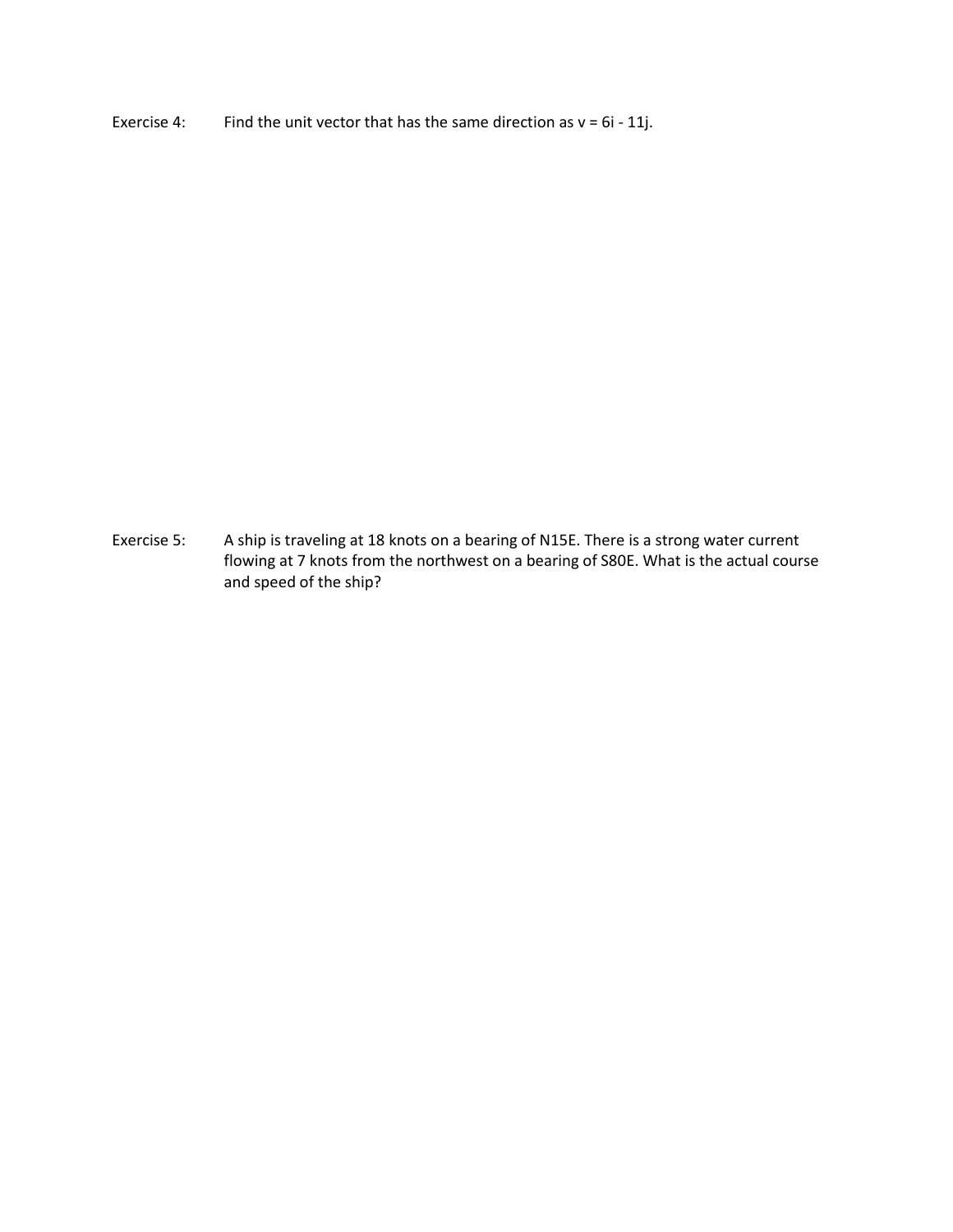## Review Exercise Set 19 Answer Key

Exercise 1: Write the vector **v**, with its initial point at (-2, 3) and its terminal point at (6, 0), in terms of *i* and *j*. Also, find the magnitude of the vector.

Write the vector

$$
(\mathbf{x}_1, \mathbf{y}_1) = (-2, 3) \text{ and } (\mathbf{x}_2, \mathbf{y}_2) = (6, 0)
$$
  

$$
\mathbf{v} = (\mathbf{x}_2 - \mathbf{x}_1)\mathbf{i} + (\mathbf{y}_2 - \mathbf{y}_1)\mathbf{j}
$$
  

$$
\mathbf{v} = (6 - (-2))\mathbf{i} + (0 - 3)\mathbf{j}
$$
  

$$
\mathbf{v} = (6 + 2)\mathbf{i} + (0 - 3)\mathbf{j}
$$
  

$$
\mathbf{v} = 8\mathbf{i} - 3\mathbf{j}
$$

Find the magnitude

$$
||v|| = \sqrt{(x_2 - x_1)^2 + (y_2 - y_1)^2}
$$
  
=  $\sqrt{(6 - (-2))^2 + (0 - 3)^2}$   
=  $\sqrt{(8)^2 + (-3)^2}$   
=  $\sqrt{64 + 9}$   
=  $\sqrt{73}$ 

Exercise 2: Find  $v + w$ , if  $v = 2i + 10j$  and  $w = -4i + 6j$ .  $v + w = (2i + 10j) + (-4i + 6j)$ 

$$
v + w = (2 + (-4))i + (10 + 6)j
$$
  

$$
v + w = -2i + 16j
$$

Exercise 3: Find  $2v - 3w$ , if  $v = 7i - 2j$  and  $w = 3i + 7j$ .

Find 2*v*

$$
2v = 2(7i - 2j)
$$

$$
2v = 14i - 4j
$$

Find 3*w*

$$
3w = 3(3i + 7j)
$$
  
3w = 9i + 21j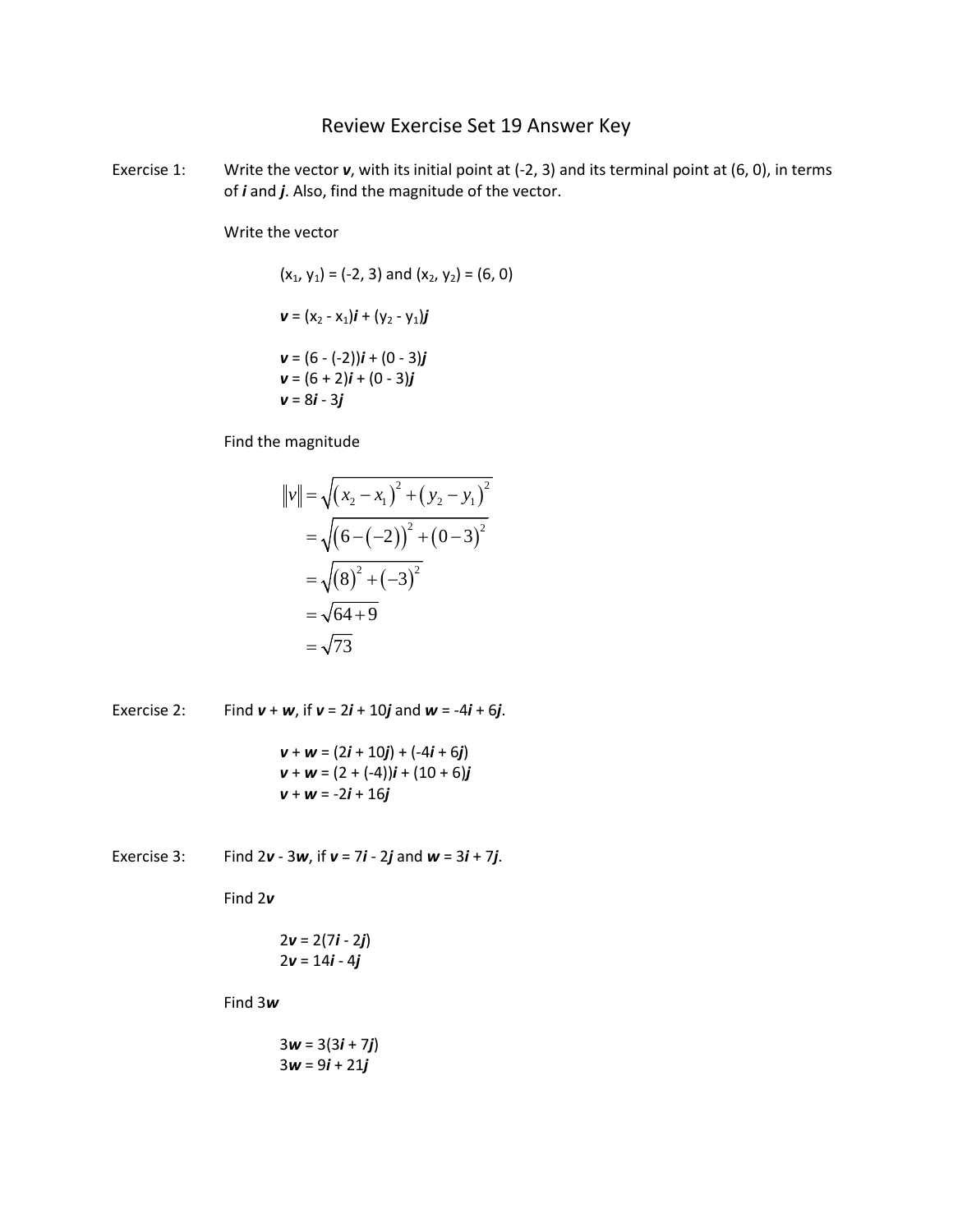Exercise 3 (Continued):

Find 2*v* - 3*w*

$$
2v - 3w = (14i - 4j) - (9i + 21j)
$$
  
\n
$$
2v - 3w = (14i - 4j) + (-1)(9i + 21j)
$$
  
\n
$$
2v - 3w = (14i - 4j) + (-9i - 21j)
$$
  
\n
$$
2v - 3w = (14 + (-9))i + (-4 + (-21))j
$$
  
\n
$$
2v - 3w = (14 - 9)i + (-4 - 21)j
$$
  
\n
$$
2v - 3w = 5i - 25j
$$

Exercise 4: Find the unit vector that has the same direction as  $v = 6i - 11j$ .

Find the magnitude of *v*

$$
||v|| = \sqrt{a^2 + b^2}
$$
  
=  $\sqrt{(6)^2 + (-11)^2}$   
=  $\sqrt{36 + 121}$   
=  $\sqrt{157}$ 

Divide the vector by its magnitude

$$
\frac{v}{\|v\|} = \frac{a}{\|v\|} i + \frac{b}{\|v\|} j
$$

$$
= \frac{6}{\sqrt{157}} i + \frac{-11}{\sqrt{157}} j
$$

$$
= \frac{6}{\sqrt{157}} i - \frac{11}{\sqrt{157}} j
$$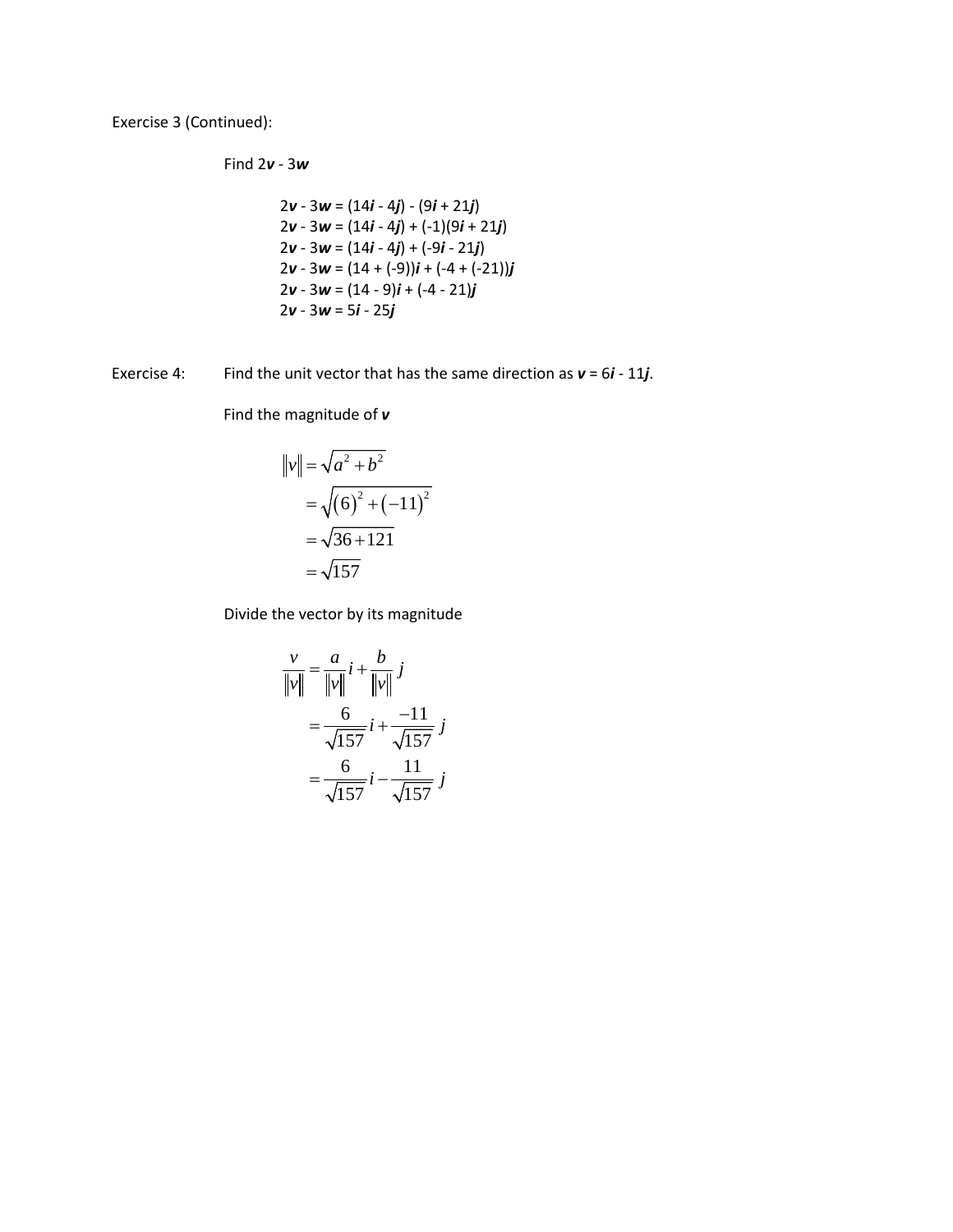Exercise 5: A ship is traveling at 18 knots on a bearing of N15°E. There is a strong water current flowing at 7 knots from the northwest on a bearing of S80°E. What is the actual course and speed of the ship? Round values to the nearest tenth.

Draw diagram of the problem using vectors



vector *s* will represent the speed and direction of the ship vector *c* will represent the speed and direction of the current

Find the angle between the vectors and the x-axis (due East)

$$
\theta_s = 90^\circ - 15^\circ = 75^\circ
$$
  

$$
\theta_c = 90^\circ - 80^\circ = 10^\circ
$$

Find the vector components of vector *s*

$$
a = \|s\| \cos \theta, \qquad b = \|s\| \sin \theta, = \|18\| \cos 75^{\circ} \qquad = \|18\| \sin 75^{\circ} a \approx 4.7 \qquad b \approx 17.4
$$

*s* ≈ 4.7*i* + 17.4*j*

Find the vector components of vector *c*

(since **c** is in quadrant IV b must be negative)  
\n
$$
a = ||c|| \cos \theta_c
$$
\n
$$
= ||7|| \cos 10^\circ
$$
\n
$$
a \approx 6.9
$$
\n
$$
b = -||c|| \sin \theta_c
$$
\n
$$
= -||7|| \sin 10^\circ
$$
\n
$$
b \approx -1.2
$$
\n
$$
c \approx 6.9i - 1.2j
$$